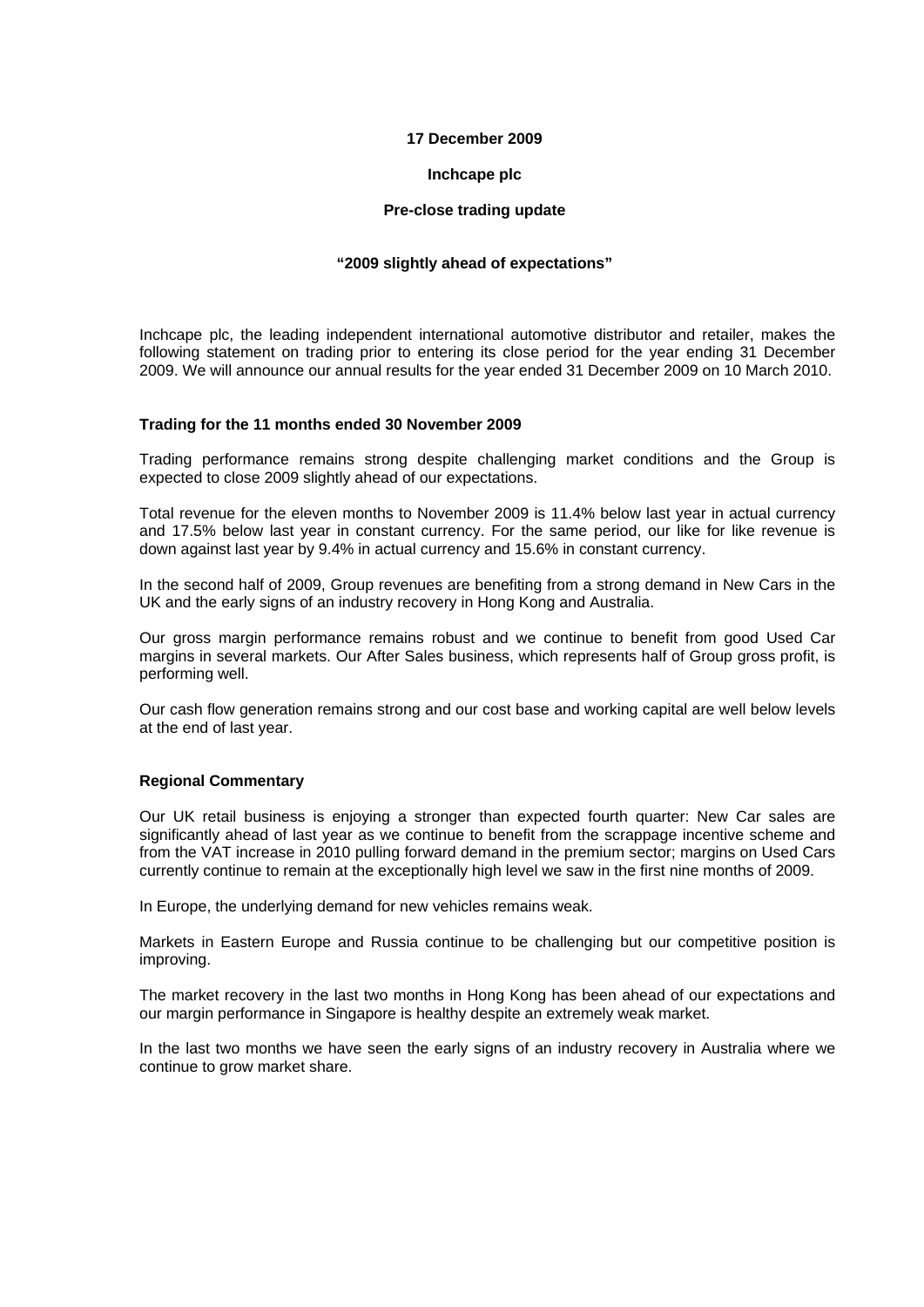## **Financial Position**

The financial position of the Group remains strong and we maintain our previous guidance of being broadly debt free at the end of 2009.

Despite an unprecedented downturn in the global car market, the Group operating cash flow is expected to be well ahead of last year, demonstrating the impact of our self-help measures and the continued cash resilience of the Inchcape business model.

#### **Outlook**

Although the Group financial performance is expected to be slightly ahead of previous expectations as a result of a strong fourth quarter, we continue to remain cautious for 2010. As stated previously, we do not expect any global car industry recovery to start until well into the second half of 2010 as consumer confidence is still weak and unemployment continues to rise in many of our markets. However, we are confident that the Group has the financial strength and flexibility to trade effectively and to continue to gain market share.

#### **Commenting on the statement, André Lacroix, Inchcape plc Group CEO said:**

"In 2009, the Group has improved customer service globally and we have gained share in many of our markets, while cutting costs and reducing inventory to mitigate the effects of an unprecedented global downturn in the car industry.

Our strong performance demonstrates the resilience of Inchcape's business model. We continue to benefit from scale operations across a broad geography, our Customer  $1<sup>st</sup>$  strategy, the superior quality of our operating processes and the entrepreneurial spirit of our people.

Inchcape is uniquely positioned in the global car industry and in 2009 the Group has continued to outperform its competitors. While we continue to expect market conditions in 2010 to remain challenging, the Group is well placed to benefit from the market recovery and to take advantage of industry consolidation opportunities in the medium term."

#### **Ends**

**Group Communications, Inchcape plc**  +44 (0) 20 7546 0022

**Investor Relations, Inchcape plc**  +44 (0) 20 7546 8209

**Financial Dynamics** (Jonathon Brill/Billy Clegg) +44 (0) 20 7831 3113

# **Notes to editors**

1. About Inchcape:

Inchcape is the leading, independent international automotive distributor and retailer operating in 26 markets. Inchcape has diversified multi-channel revenue streams including sale of new and used vehicles, parts, service, finance and insurance.

Inchcape's vision is to be the world's most customer-centric automotive retail group and represents some of the world's leading automotive brands, including Toyota, Lexus, Subaru, BMW, Mazda, Mercedes-Benz, Volkswagen, Audi, Honda, Land Rover and Jaguar.